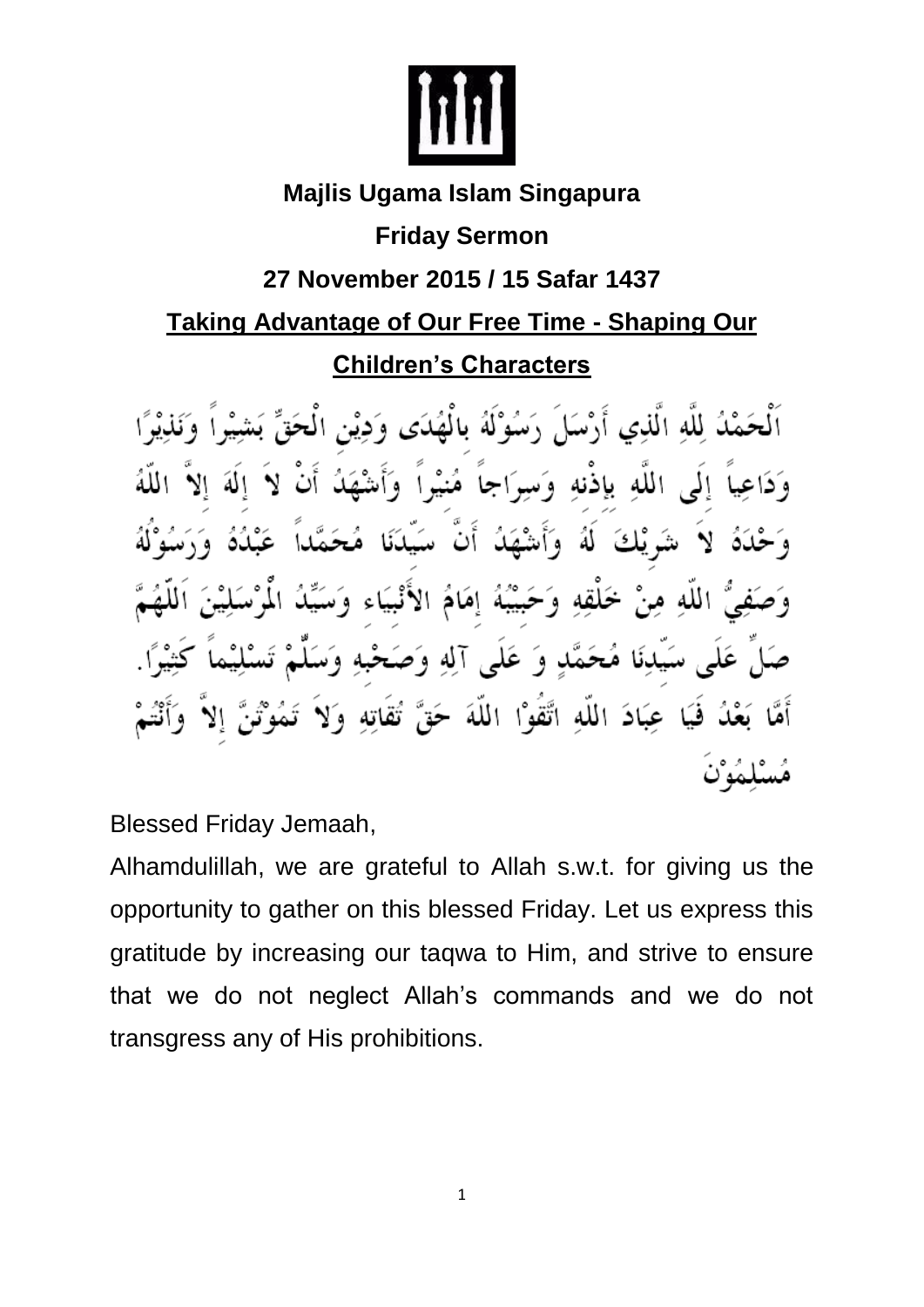Beloved Jemaah,

For the past few weeks, we have been reminded about the importance of ensuring that every member of our family, and the community, does not forego the opportunities to receive religious education. This is because, our family is our amanah, or the obligation entrusted upon us from Allah, and we will be held accountable for them by Allah s.w.t. Each and every one of us will be questioned about the state of those under our charge and our responsibility.

Hence jemaah, let us take some time to reflect upon ourselves. Have we successfully dispensed our duties as parents? Is it sufficient to provide money and wealth for their education that will help their future in this world? Is it enough to just spend time with them? Or, can we play a different role, especially during the school holiday period?

To answer those questions, let us understand the guidelines that Allah s.w.t. has revealed in surah At-Tahrim verse 6:

يَتَأْتُهَاٱلَّذِينَءَامَنُواْفُوَٱأَنفُسَكُوۡوَأَهۡلِيَكُمۡ نَارَا وَقُودُهَاٱلنَّاسُ وَٱلْجِجَارَةُ عَلَيْهَا مَلَتِيكَةً غِلَاظٌ شِدَادٌ لَايَعْصُونَ ٱللَّهَ مَآأَمَرَهُمُّ رسم ديدر کرد دي.<br>ويفغلون مانوم رون ( ۱

Which means: *"O you who have believed, protect yourselves and your families from a Fire whose fuel is people and stones,*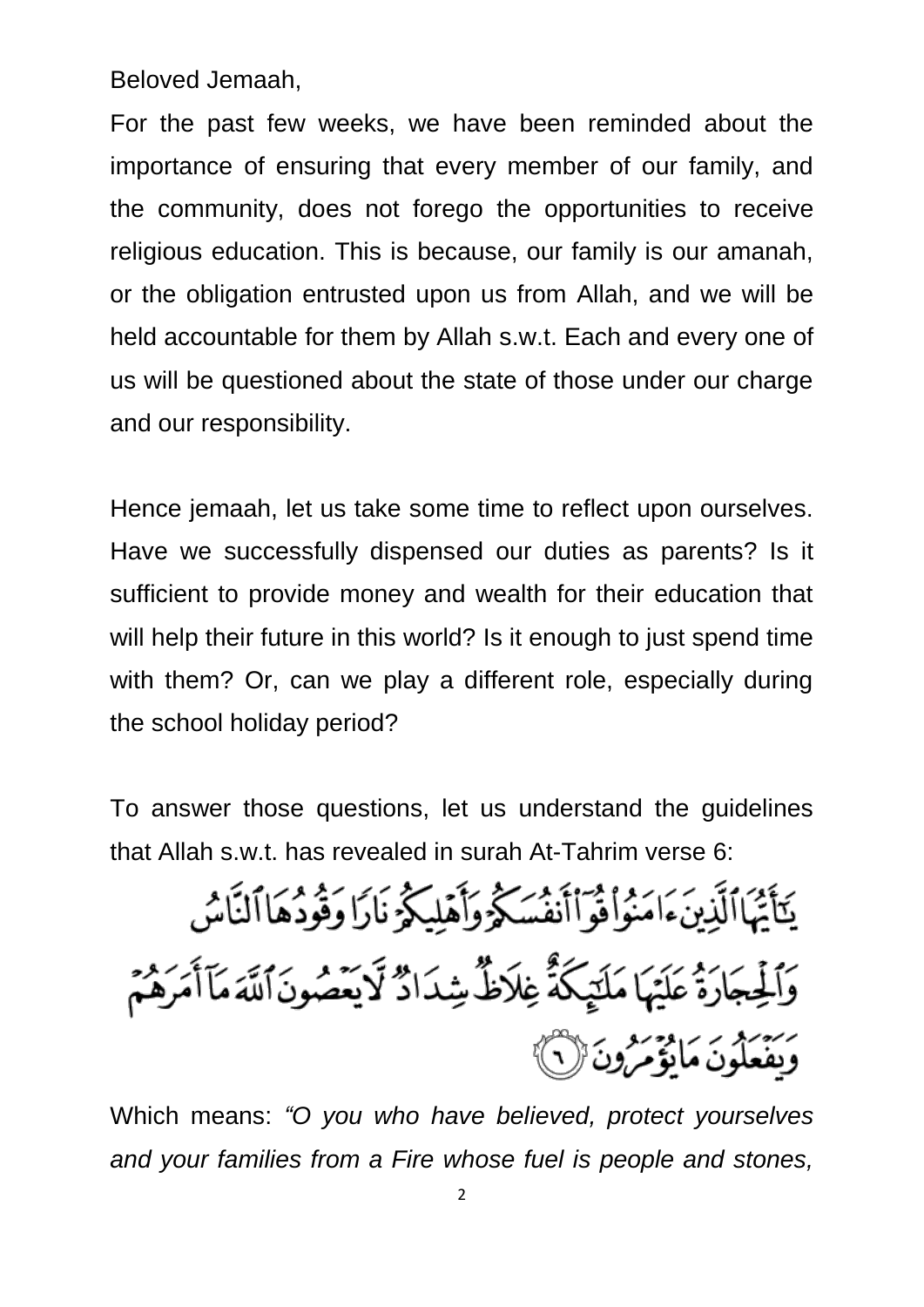*over which are [appointed] angels, harsh and severe; they do not disobey Allah in what He commands them but do what they are commanded."*

In this verse, Allah s.w.t. reminds us of the importance of protecting ourselves and our family from falling into hellfire. This serves to remind us of the importance of boosting our iman, as well as that of our family including our children. *Tarbiyah* or nurturing our children to know Allah and Islam, as well as shaping good akhlak, should be given full attention.

In fact, Rasulullah s.a.w. emphasised the importance of tarbiyah or nurturing children, even when they have entered adulthood. Nabi s.a.w. once said to his daughter: *"Oh Fatimah, Mount Uhud was once offered to me to be turned into gold, but I chose for our family to enjoy the pleasures in the hereafter."*

In another hadith Rasulullah s.a.w. said: *"By Allah even if Fatimah binti Muhammad steals, I will chop off her hand."* [Muttafaq 'alaih]

Clearly, both these hadiths point to the importance of parents educating their children to be successful not only in this world, but also the hereafter, which is eternal. Prophet Muhammad s.a.w. started the tarbiyah toward his children from a very young age. When a child knows of his Creator, and is able to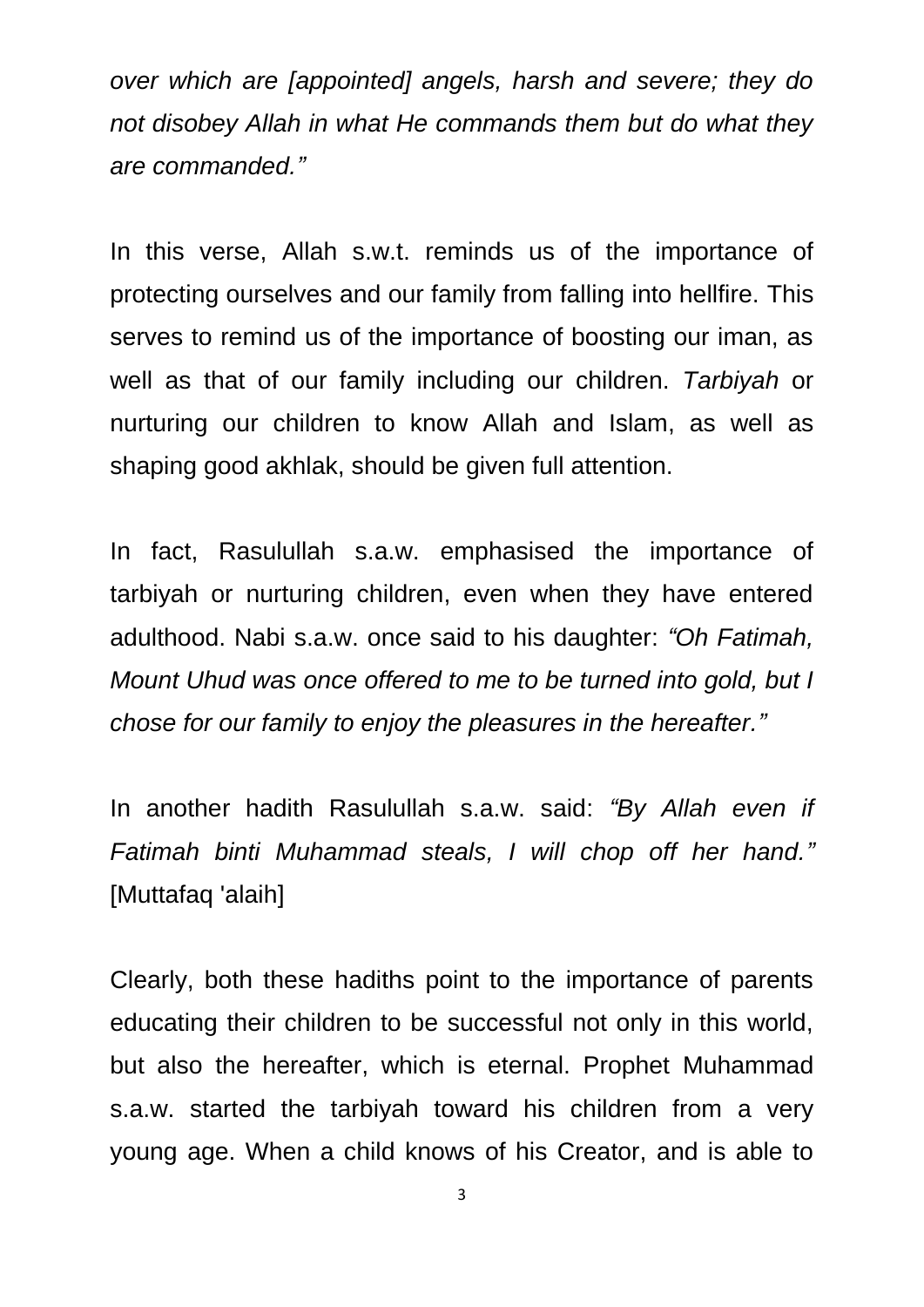differentiate between good and bad, then it is easier for him to achieve success in this world and the hereafter. In fact, in several other hadith, it was narrated that the Prophet s.a.w. continued to visit and advise his daughter, Saidatina Fatimah r.a., even after she was married to Saidina Ali ibn Abi Talib r.a.

Rasulullah s.a.w. is a person who truly loved children. He would spend time with them, listen to their grouses and led them to the path of Allah.

Blessed Jemaah,

Take advantage of this school holiday to spend time with our children and nurture them. Get close to them by organising family activities. Have beneficial discussions with them, get to know them better, listen to what they have to say – their grouses, opinions and thoughts. Get to know their developments, and the developments in their fast-paced lives.

When dealing with our teenage children, appreciate their intellectual capabilities and their maturity, and guide them as needed. If their behaviour or actions worry us, find time to discuss it with them and work out a solution together. Take heed from the many advice recorded in the Quran and sunnah of Nabi s.a.w.

4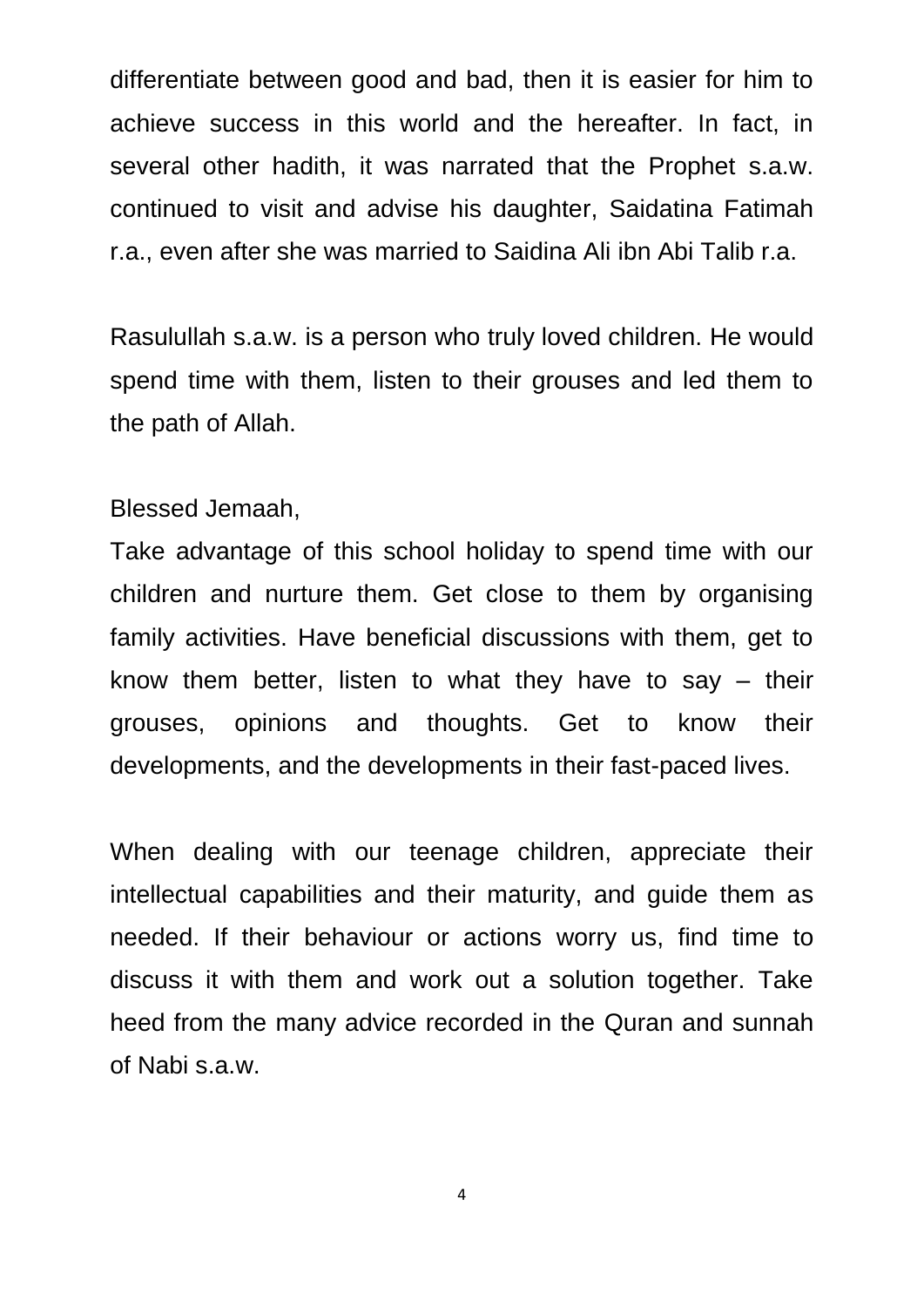Instil in our children true understanding of Islam, to guard them from negative and evil influences, as well as to guard them from easily believing in misinterpretations and misrepresentations of Islam. We can certainly see the effects if we fail to guide them. Do not let them to be influenced by skewed understanding of Islam which could lead them to extremist ideologies.

Encourage our children to participate in the various school holiday programmes organised by credible private Islamic education institutions or aLIVE programmes offered by the mosques, to increase their Islamic knowledge. Detailed listings and more information on the various school holiday programmes can be found on [www.tarbiyah.net](http://www.tarbiyah.net/) and the aLIVE page on Facebook.

Surely we can do even more with our children during this holiday season. Each child has his own strengths and potential. Plan wisely with our spouse on the best way to nurture our children, to strive for the best possible results. Going on a family vacation, for example, is the perfect opportunity to do good and perform ibadah together as a family. If we are unable to pray in jemaah and perform tahajjud when we are not on vacation, then we should work hard to ensure that we set aside time to do so with our family while we are on leave from work, and on holiday. Perhaps we can squeeze in time during our vacation to participate in some welfare projects to contribute to